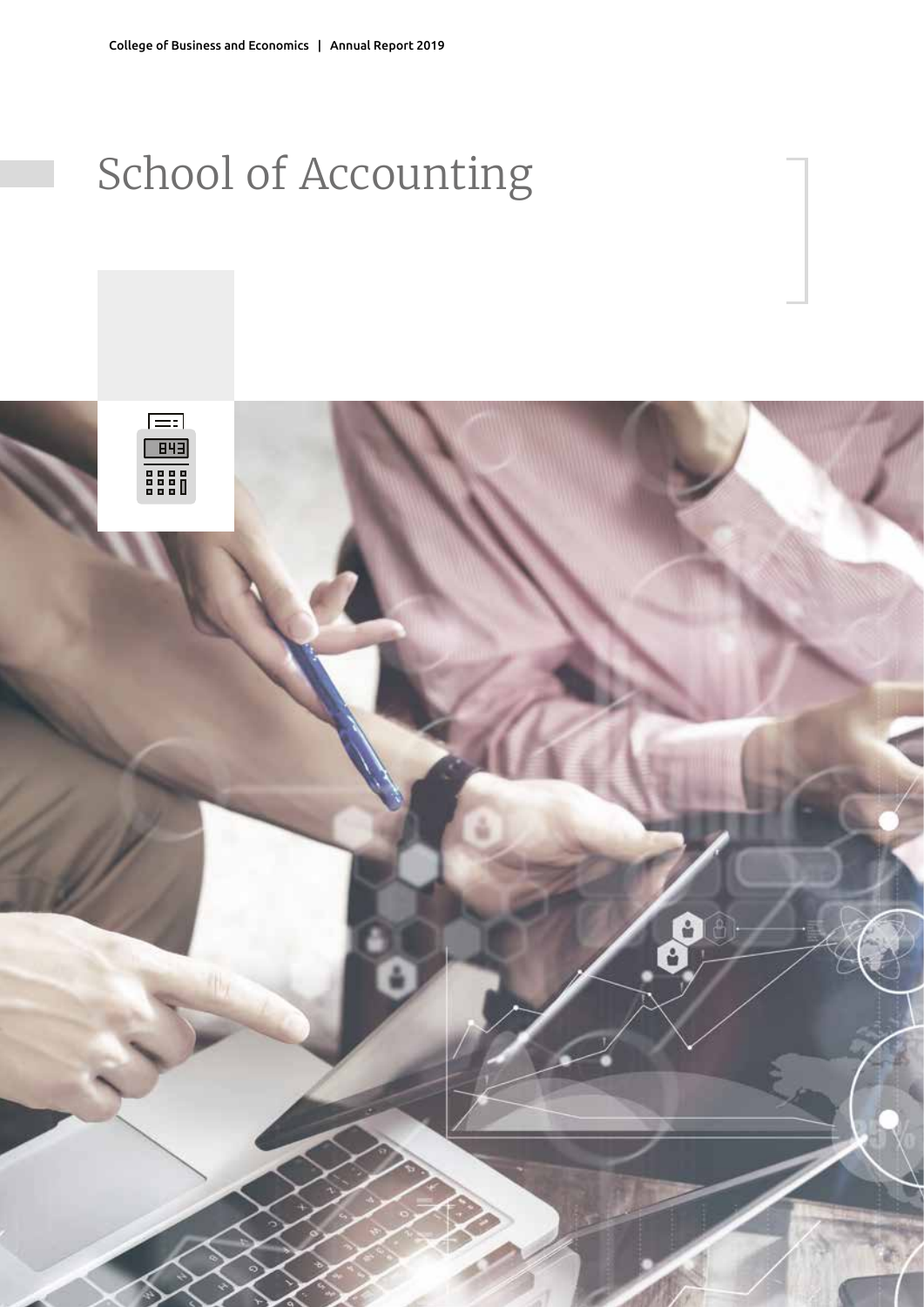**Amanda Dempsey** *Director: School of Accounting*

## **Overview**

The School of Accounting is a leader in the country in the field of professional education in accounting. Accordingly, we are extremely proud to have over the years consistently been producing the highest number of black students of residential universities in the annual SAICA ITC exams. As we contribute to the growth of the accounting profession, our key focus areas tie in with the national imperatives of addressing skills shortage and nation building. We challenge and update the curriculum regularly to ensure that we stay at the forefront. The School implements the latest teaching methods using blended learning and taking cognisance of the opportunities of the Fourth Industrial Revolution. Our programmes change the landscape of Accounting education in South Africa.

#### **ITC RESULTS 2019**

The SAICA ITC results for 2019 confirmed the School's leadership position in transforming the accounting profession in South Africa. Following the June results, the School has an overall pass rate of 92.3% for the 2019 ITC cohort, and once again produced the highest number of successful black candidates of all residential universities nationwide. The results confirmed the School's leadership position in

Our key focus areas tie in with the national imperatives of addressing skills shortage and nation building.

transforming the Accounting profession in South Africa with a combined number of 155 black candidates passing the SAICA ITC exams in 2019.

## **Acc reditations and affiliations**

Our qualifications are accredited by professional bodies including the:

- South African Institute of Chartered Accountants (SAICA). Although SAICA is a national professional body, an international dimension exists by virtue of the reciprocityagreements between itself and several foreign professional accounting bodies that allow South African candidates qualifying as chartered accountants to work in various other countries.
- Chartered Institute of Management Accountants (CIMA).
- Association of Accounting Technicians (AAT).
- Association of Chartered Certified Accountants (ACCA).
- South African Institute of Professional Accountants (SAIPA).
- South African Institute of Tax Practitioners (SAIT).

Our affiliations include:

- The South African Institute of Chartered Accountants (SAICA) has been on a drive to make the CA(SA) qualification accessible through the accreditation of previously disadvantaged institutions.
- The University of Venda (UNIVEN) in the Vhembe region of Limpopo and the University of Johannesburg (UJ) entered into a Memorandum of Agreement in 2014. The partnership between the Departments of Accountancy in the two institutions was established in collaboration with SAICA and BANKSETA with the aim to mentor UNIVEN towards the accreditation of their BCom degree for the CA(SA) qualification. In October 2019, SAICA accredited the UNIVEN undergraduate programme for the training of prospective CAs(SA).
- The Department of Accountancy continues to contribute to the development of the chartered accounting profession in the Southern African Development Community Region (SADC). We are in a collaborative partnership with the Namibia University of Science and Technology (NUST) to assist their institution towards obtaining accreditation by its local professional accounting body, the Institute of Chartered Accountants of Namibia (ICAN).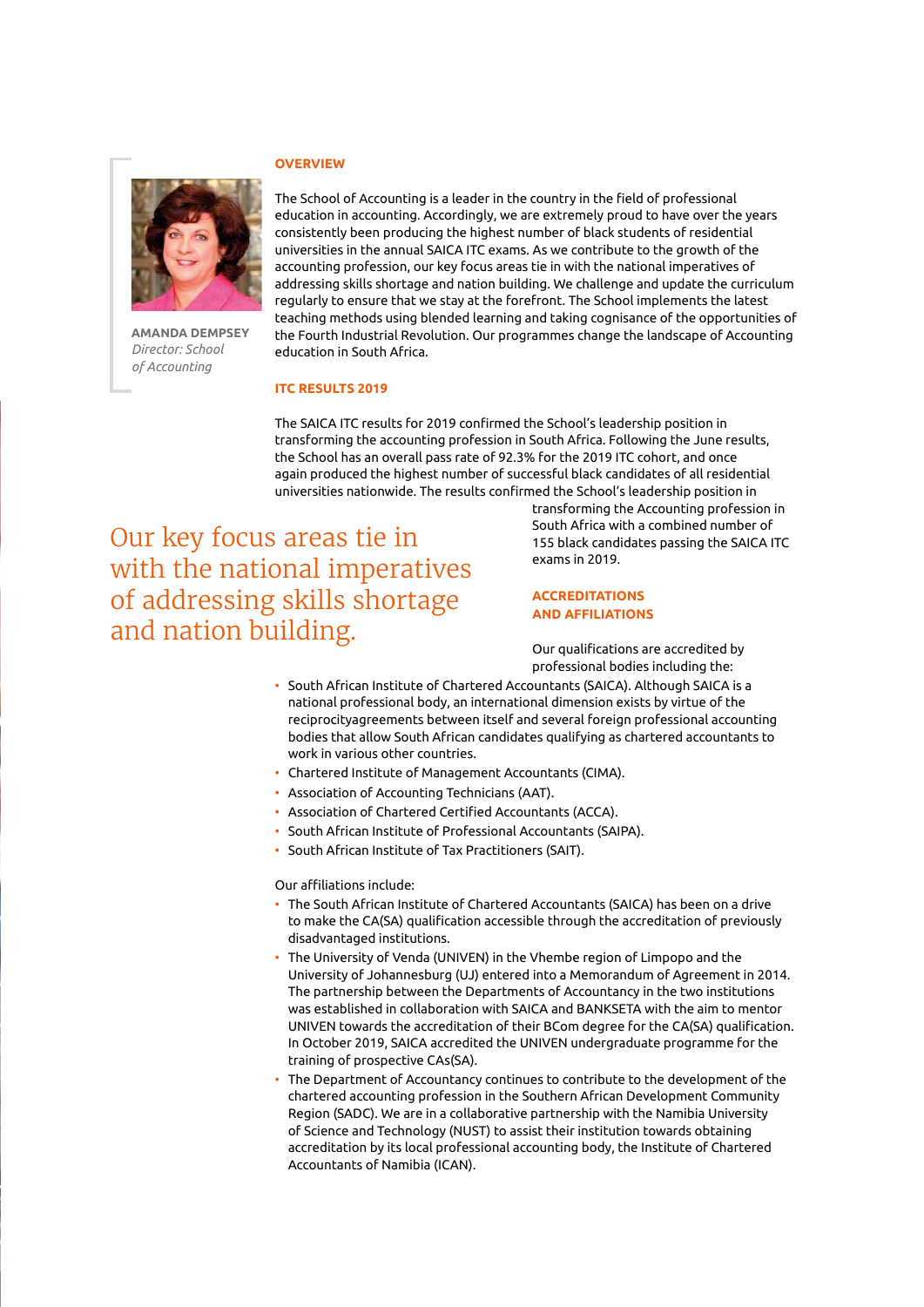## **SAICA AND SCHOOL OF ACCOUNTING LAUNCHES 100% Online Short Learning Programmes**

The South African Institute of Chartered Accountants (SAICA) and the School of Accounting in 2019 launched a first-of-its-kind series of short online learning programmes to equip accountants with skills to navigate the Fourth Industrial Revolution (4IR). 4IR for Accountants is the first of a suite of four courses designed especially for CA(SA)s to assist them in their lifelong learning journey to adapt to the technological world we live in today. This fully online course introduces the Fourth Industrial Revolution by exploring key topics within this realm. These topics include artificial intelligence, machine learning, natural language processing, blockchain and ethics. (1)

#### **STAFF ACCOMPLISHMENTS**

Exceptional School of Accounting staff accomplishments in 2019 include:

- Muneer Hassan was part of the Budget 2019: TAX Panel, post the national budget speech (2)
- Prof Danie Coetsee was announced as Best Professor in Accountancy Studies at the South Africa Education Leadership Awards 2019 presented by the World Education Congress. (3)
- Prof Monique Keevy was awarded a commendation for her contribution to teaching and learning in higher education South Africa. The awards were presented by the Council on Higher Education (CHE), Higher Education Learning and Teaching Association of Southern Africa (HELTASA) National Excellence in Teaching Awards Committee. (4)
- Prof Tankiso Moloi received the Vice-Chancellor's Award 2019 for the Most Promising Young Researcher of the Year. (5)
- Prof Tankiso Moloi was awarded an Award of Meritorious Service by the Association of Forensic Accounting Researchers (AFAR) for contributing to the growth of Forensic Accounting, Fraud Examination, Auditing, and Allied Professions in Africa
- Prof Tankiso Moloi was invited to serve on the Economic and Management Sciences National Research Fund (NRF) standing panel.

#### **St udent accomplishments**

In the 2019 Chinese Bridge Proficiency Competition held in KwaZulu-Natal at the Durban University of Technology (DUT) Confucius Institute, Ilse Smit, a third-year BAcc student (registered for HSK IV), won the first prize. (6)

BAcc third-year student, Mr Bonginkosi Kalipa, was the overall winner of the SAICA Student Leadership Summit 2019. His Team 3 Farm project addresses two big problems: hunger and poverty with a focus on the Eastern Cape province. The aim is to bridge the gap between poverty, hunger and conflict by utilising















undeveloped land to produce vegetables and use this produce to earn an income to uplift the living standards of the community. (7)